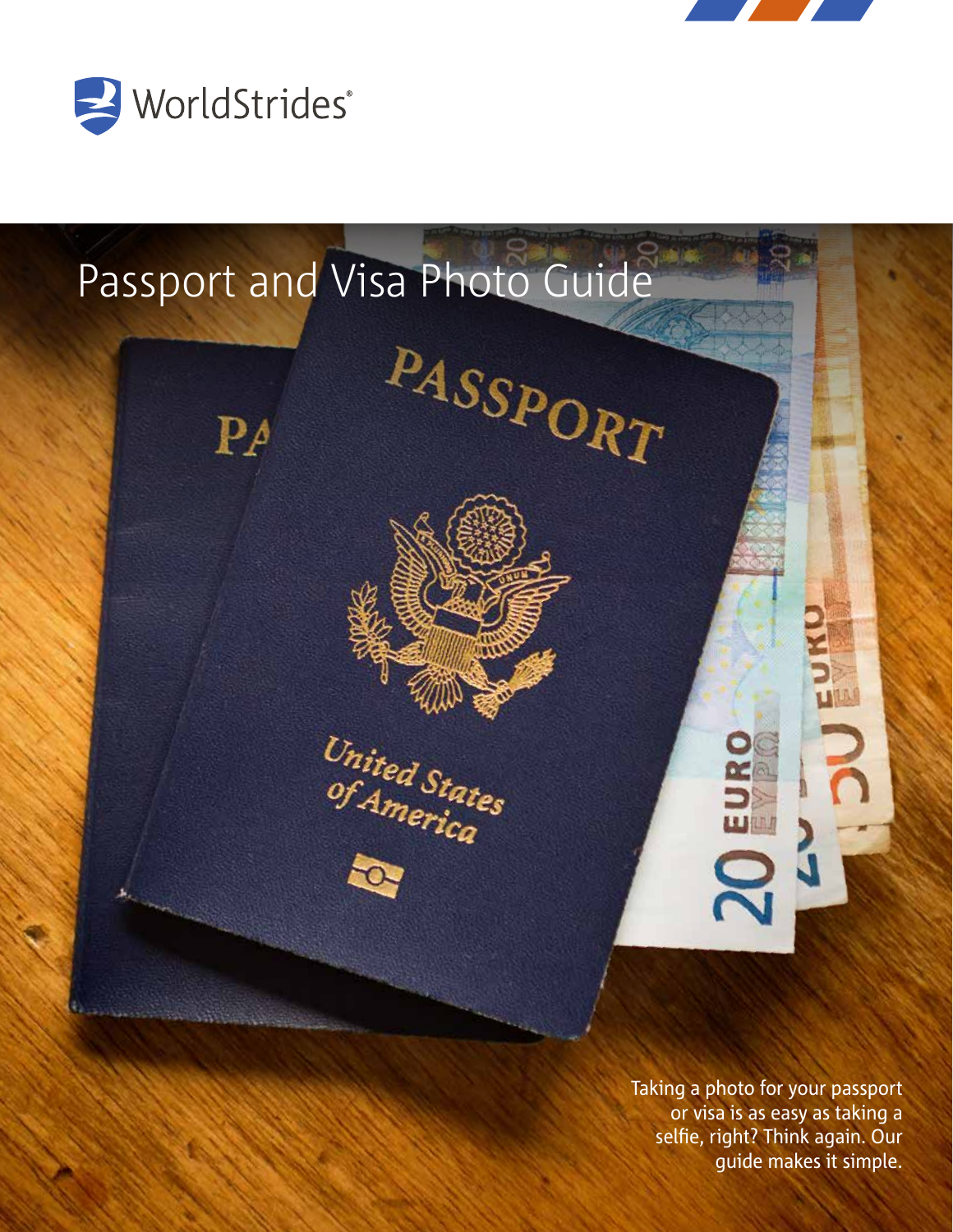- Size 2 in x 2 in
- ✓ **Including head and tops of shoulders**
- ✓ **Taken in the last 6 months**
- ✓ **Clear photo with realistic coloration**
- ✓ **Plain white background**
- ✓ **No shadows**
- ✓ **Only one person in the photo no cropping out others!**
- ✓ **Natural smile no teeth**
- ✓ **No obstruction to the face, including hair\***
- ✓ **No glasses of any kind (yes, really!)**
- ✓ **No uniforms**
- ✓ **No big jewelry\***
- ✓ **No hats, except for religious reasons (additional statement required)**

### **Here are some of the common mistakes we see. Don't try these at home.**





We've spent years helping travelers get this right. Use our experience to your advantage and turn your stress and questions about a photo into a government modeling gig that moves you from passport applicant to Customs superstar.

### Make yours the same and you'll be on your way with the TSA



# The Perfect Passport Photo



**No hats**



**No sunglasses Look forward, don't tilt** 



**No hair in face**

**No glasses**





**Face the camera**

**Too far away**



**Realistic color tone**







**Don't match the background**





**Plain background, no shadow Plain background, no shadow** 

**\*Several nations' visa rules are even more stringent. To meet those requirements:**

- **Ensure that your hair is back and does not cover your ears**
- **Wear no jewelry**
- **Do not wear clothing with a logo visible**